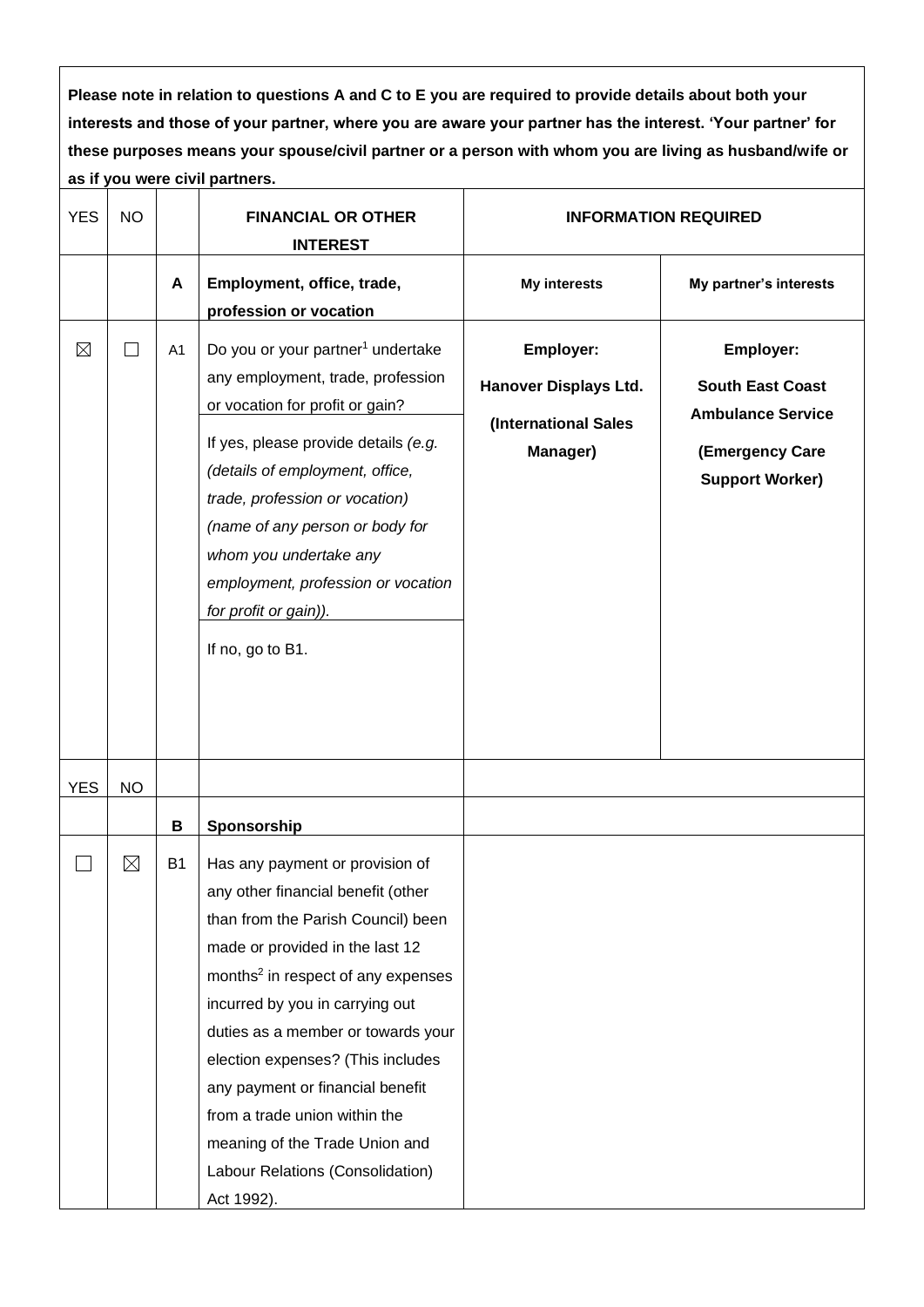<span id="page-1-0"></span>

| <b>YES</b> |              |                | If yes, please provide details (e.g.<br>name of person or body).<br>If no, go to C1.                                                                                                                                                                                                                                                                                                                                                                                                |                                                                                          |                                                                                          |
|------------|--------------|----------------|-------------------------------------------------------------------------------------------------------------------------------------------------------------------------------------------------------------------------------------------------------------------------------------------------------------------------------------------------------------------------------------------------------------------------------------------------------------------------------------|------------------------------------------------------------------------------------------|------------------------------------------------------------------------------------------|
|            | <b>NO</b>    |                | <b>FINANCIAL OR OTHER</b><br><b>INTEREST</b>                                                                                                                                                                                                                                                                                                                                                                                                                                        |                                                                                          | <b>INFORMATION REQUIRED</b>                                                              |
|            |              | $\mathbf c$    | <b>Contracts</b>                                                                                                                                                                                                                                                                                                                                                                                                                                                                    | <b>My interests</b>                                                                      | My partner's interests                                                                   |
|            | $\boxtimes$  | C <sub>1</sub> | Have you or your partner <sup>1</sup> (or a<br>body <sup>3</sup> in which either of you have a<br>beneficial interest) ever entered into<br>any contract with the Parish Council<br>(a) under which goods or services<br>are to be provided or works are to<br>be executed; and (b) which has not<br>been fully discharged?<br>If yes, please give details (e.g.<br>(date of contract(s))(description of<br>goods, services or works)(value of<br>contract(s)).<br>If no, go to D1. |                                                                                          |                                                                                          |
| <b>YES</b> | <b>NO</b>    |                |                                                                                                                                                                                                                                                                                                                                                                                                                                                                                     |                                                                                          |                                                                                          |
|            |              | D              | Land <sup>4</sup> , licences and corporate<br>tenancies                                                                                                                                                                                                                                                                                                                                                                                                                             | <b>My interests</b>                                                                      | My partner's interests                                                                   |
| $\times$   | $\mathbf{I}$ | D <sub>1</sub> | Do you or your partner <sup>1</sup> (either<br>alone or jointly with others) have<br>any beneficial interest in land which<br>is within the area of the Parish<br>Council (including your home)?<br>If yes, please provide details (e.g.<br>address(es) of land or buildings<br>owned freehold, leasehold, under a<br>tenancy or as a mortgagee).<br>If no, go to D2.                                                                                                               | Our home:<br><b>Monks Gate</b><br><b>The Street</b><br><b>Bramber</b><br><b>BN44 3WE</b> | Our home:<br><b>Monks Gate</b><br><b>The Street</b><br><b>Bramber</b><br><b>BN44 3WE</b> |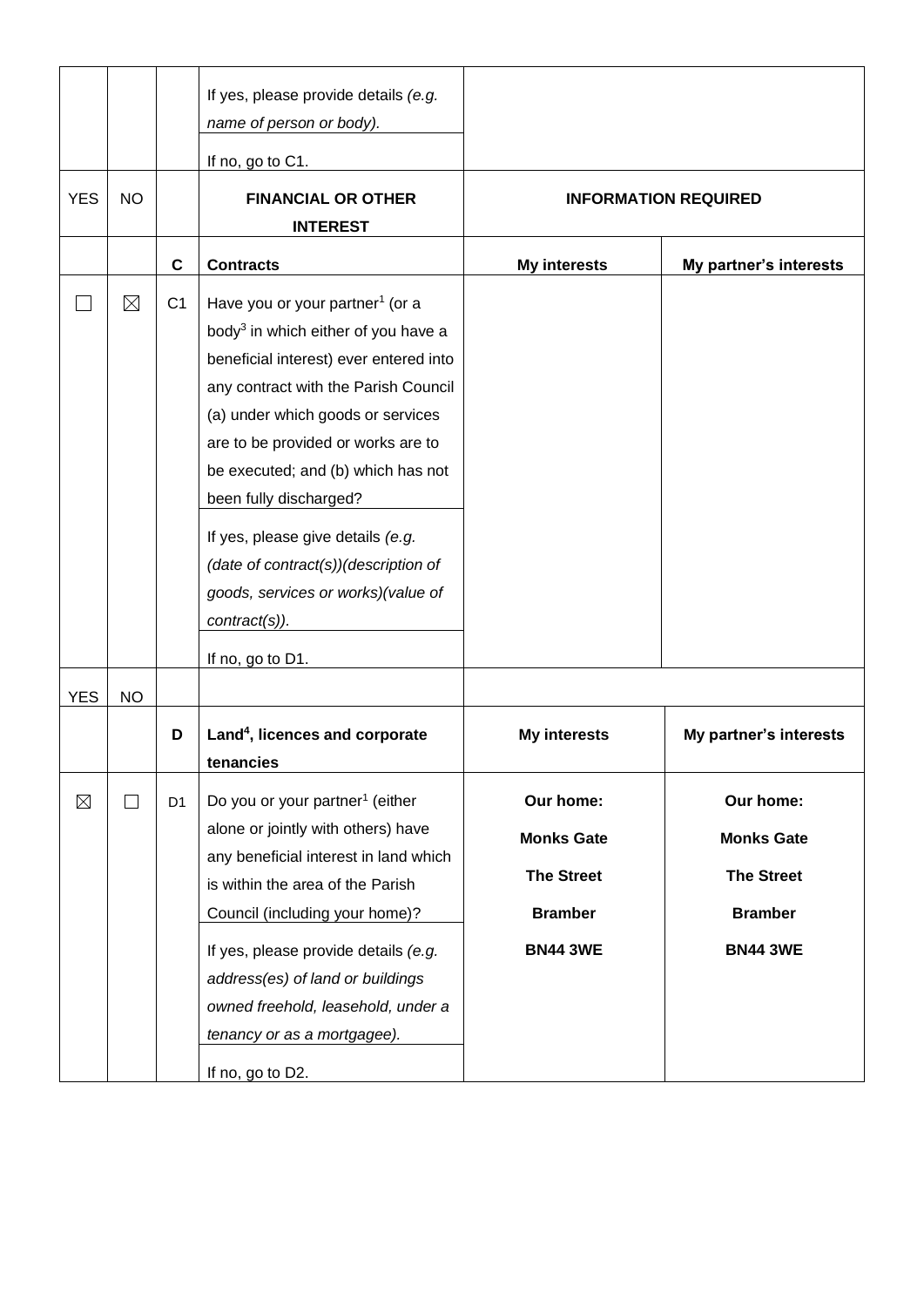|                |             |                | <b>FINANCIAL OR OTHER</b><br><b>INTEREST</b>                                                                                                                                                                                                                                                                                                         | <b>INFORMATION REQUIRED</b> |                        |  |
|----------------|-------------|----------------|------------------------------------------------------------------------------------------------------------------------------------------------------------------------------------------------------------------------------------------------------------------------------------------------------------------------------------------------------|-----------------------------|------------------------|--|
| <b>YES</b>     | <b>NO</b>   |                |                                                                                                                                                                                                                                                                                                                                                      | <b>My interests</b>         | My partner's interests |  |
| $\blacksquare$ | $\boxtimes$ | D <sub>2</sub> | Do you or your partner <sup>1</sup><br>(either alone or jointly<br>with others) have any<br>licence to occupy land in<br>the area of the Parish<br>Council for a month or<br>longer?<br>If yes, please provide<br>details (e.g. address(es)<br>of land or buildings<br>occupied under a licence<br>for more than a month).<br>If no, go to D3.       |                             |                        |  |
| <b>YES</b>     | <b>NO</b>   |                |                                                                                                                                                                                                                                                                                                                                                      | <b>My interests</b>         | My partner's interests |  |
|                | $\boxtimes$ | D <sub>3</sub> | Do you or your partner <sup>1</sup><br>have any tenancy where<br>to your knowledge<br>(a) the landlord is the<br>Parish Council; and<br>(b) the tenant is a body <sup>3</sup><br>in which you or your<br>partner have a beneficial<br>interest?<br>If yes, please provide<br>details (e.g. address(es)<br>of land or buildings).<br>If no, go to E1. |                             |                        |  |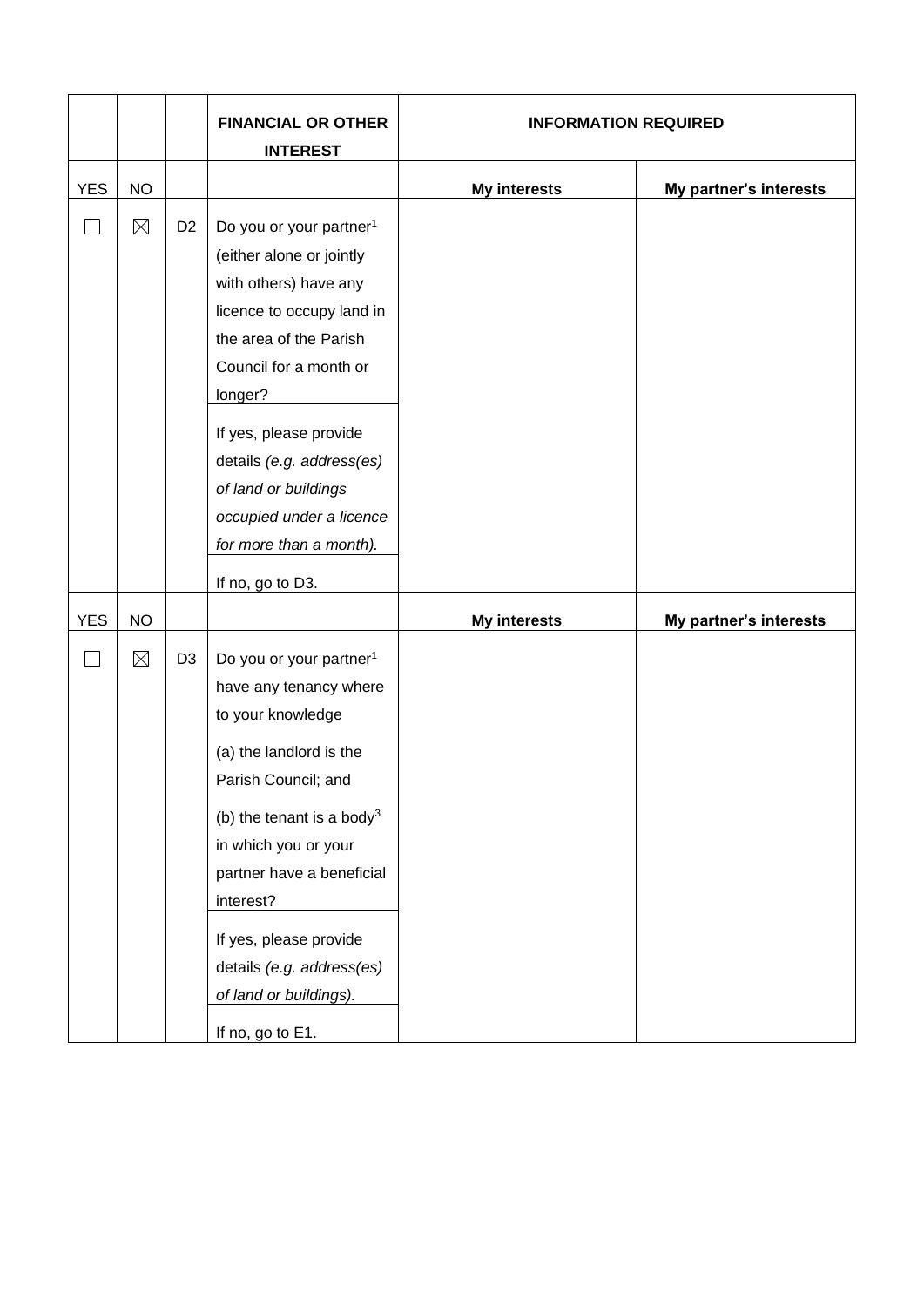| <b>YES</b> | <b>NO</b>   |                | <b>FINANCIAL OR OTHER</b><br><b>INTEREST</b>  |                     | <b>INFORMATION REQUIRED</b> |  |
|------------|-------------|----------------|-----------------------------------------------|---------------------|-----------------------------|--|
|            |             |                |                                               |                     |                             |  |
|            |             | Е              | Securities <sup>5</sup>                       | <b>My interests</b> | My partner's interests      |  |
|            | $\boxtimes$ | E1             | Do you or your partner <sup>1</sup> have any  |                     |                             |  |
|            |             |                | beneficial interest in securities of a        |                     |                             |  |
|            |             |                | body <sup>3</sup> where (a) that body to your |                     |                             |  |
|            |             |                | knowledge has a place of business             |                     |                             |  |
|            |             |                | or land in the area of the Parish             |                     |                             |  |
|            |             |                | Council; and (b) either (i) the total         |                     |                             |  |
|            |             |                | nominal value of the securities               |                     |                             |  |
|            |             |                | exceeds £25,000 or one hundredth              |                     |                             |  |
|            |             |                | of the total issued share capital of          |                     |                             |  |
|            |             |                | that body; or (ii) if the share capital       |                     |                             |  |
|            |             |                | of that body is of more than one              |                     |                             |  |
|            |             |                | class, the total nominal value of the         |                     |                             |  |
|            |             |                | shares of any one class exceeds               |                     |                             |  |
|            |             |                | one hundredth of the total issued             |                     |                             |  |
|            |             |                | share capital of that class?                  |                     |                             |  |
|            |             |                | If yes, please provide details (e.g.          |                     |                             |  |
|            |             |                | name of person or body).                      |                     |                             |  |
|            |             |                |                                               |                     |                             |  |
|            |             |                | If no, go to F1.                              |                     |                             |  |
| <b>YES</b> | <b>NO</b>   |                |                                               |                     |                             |  |
|            |             | H              | <b>Membership etc of organisations</b>        |                     |                             |  |
|            | $\boxtimes$ | F <sub>1</sub> | Are you the Parish Council's                  |                     |                             |  |
|            |             |                | appointee or nominee on an outside            |                     |                             |  |
|            |             |                | body?                                         |                     |                             |  |
|            |             |                |                                               |                     |                             |  |
|            |             |                | If yes, what is the name of the               |                     |                             |  |
|            |             |                | outside body?                                 |                     |                             |  |
|            |             |                | If no, go to F2.                              |                     |                             |  |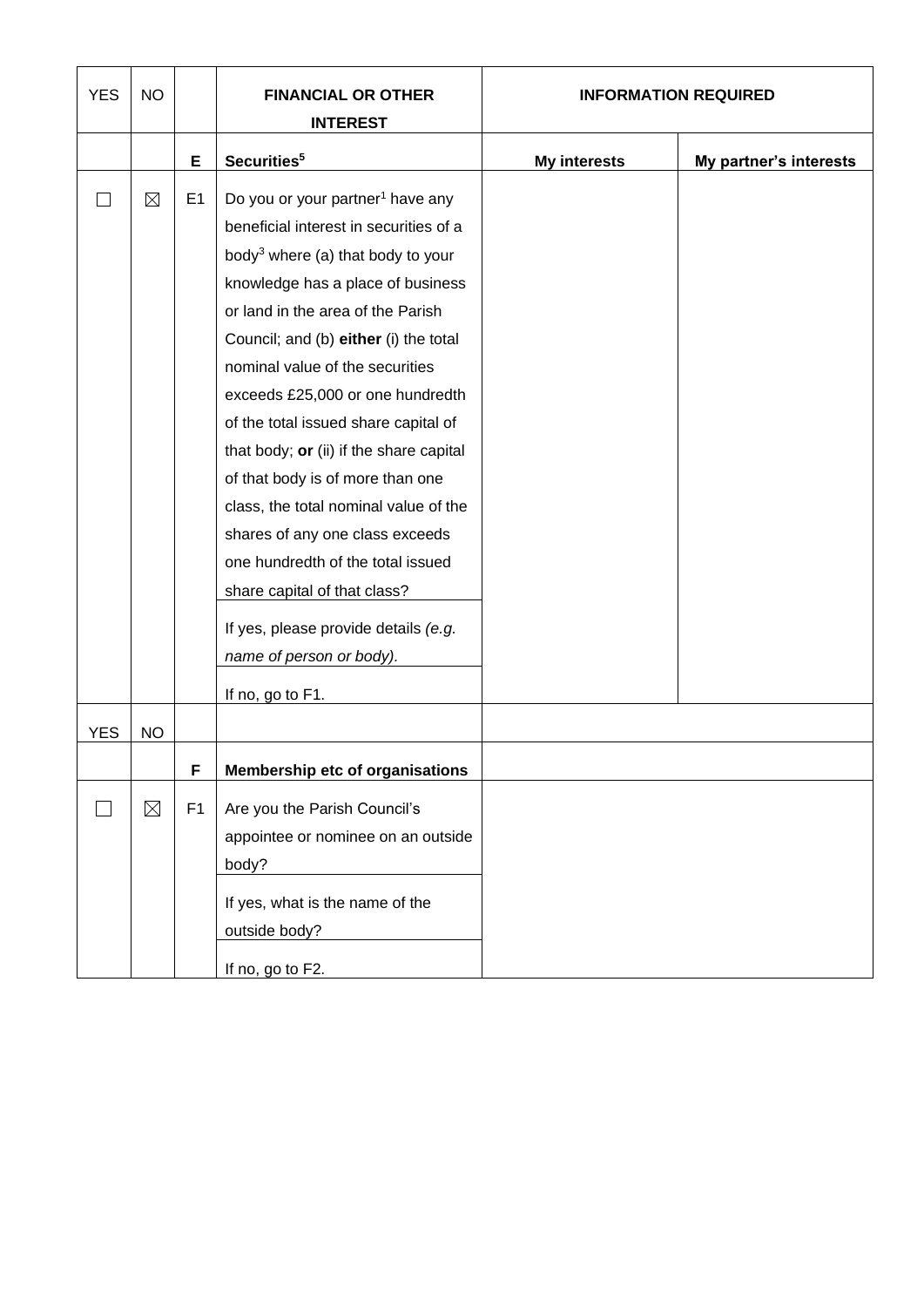| <b>YES</b> | <b>NO</b>   |                | FINANCIAL OR OTHER INTEREST                                                                                                                                                                                                            | <b>INFORMATION REQUIRED</b> |
|------------|-------------|----------------|----------------------------------------------------------------------------------------------------------------------------------------------------------------------------------------------------------------------------------------|-----------------------------|
|            | $\boxtimes$ | F <sub>2</sub> | Are you a member of any body (other<br>than the Parish Council) exercising<br>functions of a public nature?<br>If yes, what is the name of the outside<br>body?                                                                        |                             |
|            |             |                | If no, go to F3.                                                                                                                                                                                                                       |                             |
| <b>YES</b> | <b>NO</b>   |                |                                                                                                                                                                                                                                        |                             |
| $\sim$ 1   | $\boxtimes$ | F <sub>3</sub> | Are you in a position of control or<br>management of any body (other than<br>the Parish Council) exercising functions<br>of a public nature?<br>If yes, what is the name of the body and<br>what is your position?<br>If no, go to F4. |                             |
| <b>YES</b> | <b>NO</b>   |                |                                                                                                                                                                                                                                        |                             |
| $\Box$     | $\boxtimes$ | F4             | Are you a member of any body directed<br>to charitable purposes?<br>If yes, what is the name of the body and<br>what is your position?<br>If no, go to F5.                                                                             |                             |
| <b>YES</b> | <b>NO</b>   |                |                                                                                                                                                                                                                                        |                             |
|            | $\boxtimes$ | F <sub>5</sub> | Are you in a position of control or<br>management of any body directed to<br>charitable purposes?<br>If yes, what is the name of the body and<br>what is your position?<br>If no, go to F6                                             |                             |
| <b>YES</b> | <b>NO</b>   |                |                                                                                                                                                                                                                                        |                             |
| $\sim$     | $\boxtimes$ | F <sub>6</sub> | Are you a member of a body (including<br>any political party) whose principal<br>purposes include the influence of public<br>opinion or policy?<br>If yes, what is the name of the body?<br>If no, go to F7                            |                             |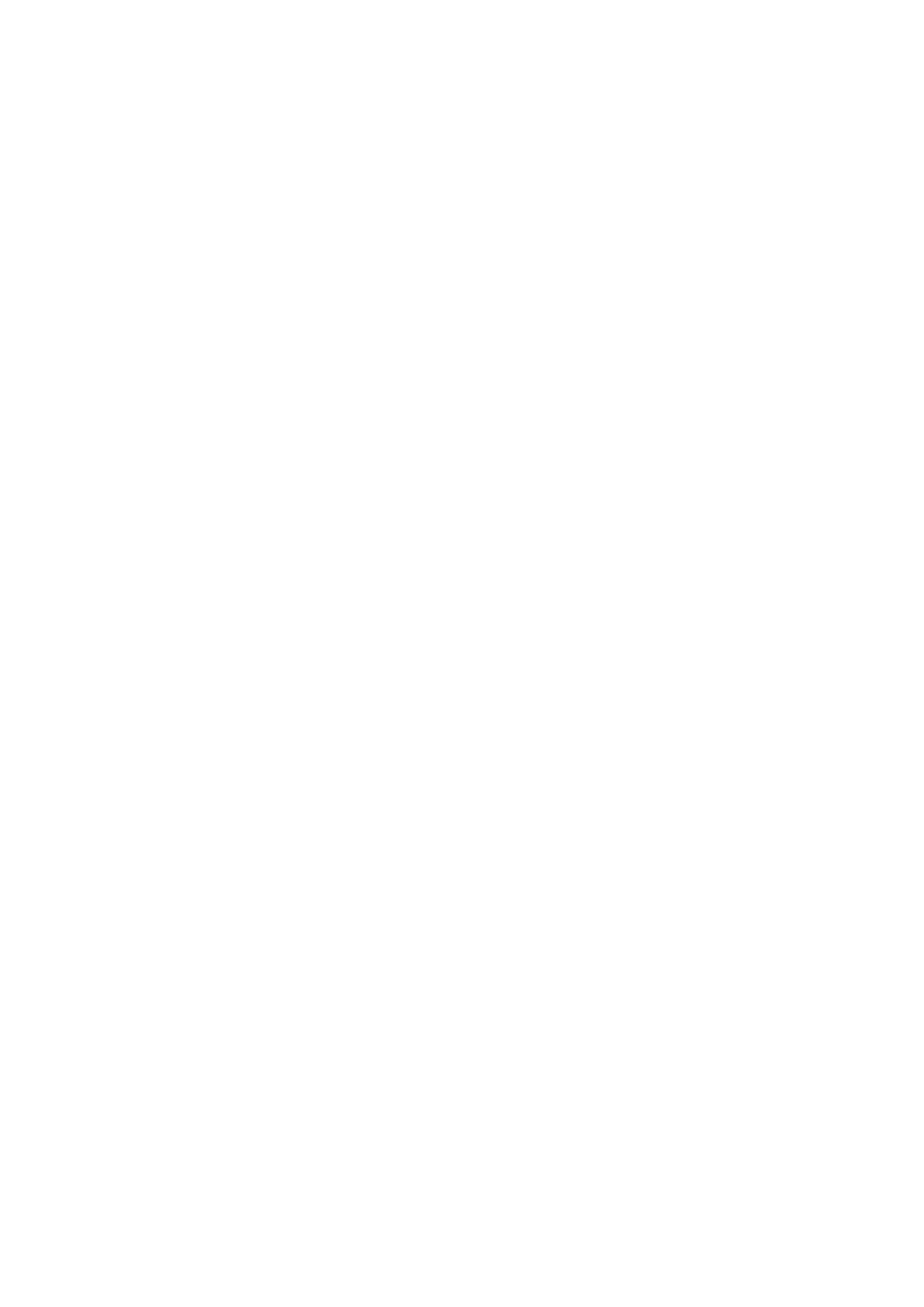| <b>YES</b>        | <b>NO</b>   |                 | FINANCIAL OR OTHER INTEREST                                                                                                                                                                                                                                               | <b>INFORMATION REQUIRED</b> |
|-------------------|-------------|-----------------|---------------------------------------------------------------------------------------------------------------------------------------------------------------------------------------------------------------------------------------------------------------------------|-----------------------------|
|                   | $\boxtimes$ | F7              | Are you in a position of control or<br>management of a body (including any<br>political party) whose principal purposes<br>include the influence of public opinion or<br>policy?<br>If yes, what is the name of the body and<br>what is your position?<br>If no, go to F8 |                             |
| <b>YES</b>        | <b>NO</b>   |                 |                                                                                                                                                                                                                                                                           |                             |
|                   | $\boxtimes$ | F <sub>8</sub>  | Are you a member of a trade union?<br>If yes, what is the name of the trade<br>union?<br>If no, go to F9                                                                                                                                                                  |                             |
| <b>YES</b>        | <b>NO</b>   |                 |                                                                                                                                                                                                                                                                           |                             |
| $\vert \ \ \vert$ | $\boxtimes$ | F <sub>9</sub>  | Are you in a position of control or<br>management of a trade union?<br>If yes, what is the name of the trade<br>union and what is your position?<br>If no, go to F10                                                                                                      |                             |
| <b>YES</b>        | <b>NO</b>   |                 |                                                                                                                                                                                                                                                                           |                             |
|                   | $\boxtimes$ | F <sub>10</sub> | Are you a member of a professional<br>association?<br>If yes, what is the name of the<br>association?<br>If no, go to F11                                                                                                                                                 |                             |
| <b>YES</b>        | <b>NO</b>   |                 |                                                                                                                                                                                                                                                                           |                             |
|                   | $\boxtimes$ | F11             | Are you in a position of control or<br>management of a professional<br>association?<br>If yes, what is the name of the<br>association and what is your position?<br>If no, go to G1                                                                                       |                             |
| <b>YES</b>        | <b>NO</b>   |                 | FINANCIAL OR OTHER INTEREST                                                                                                                                                                                                                                               | <b>INFORMATION REQUIRED</b> |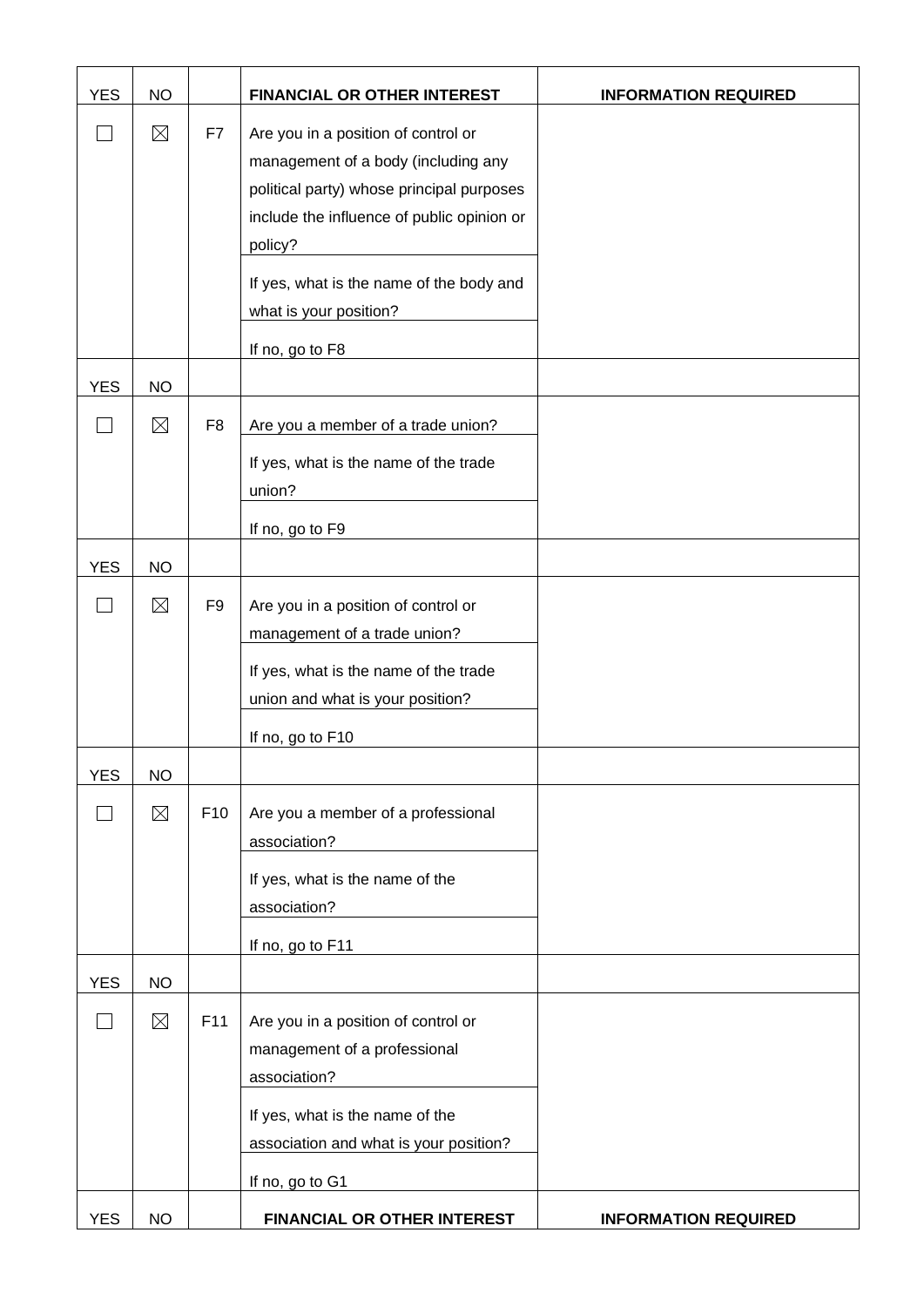|            |             | ${\mathsf G}$  | <b>Gifts and hospitality</b>             |
|------------|-------------|----------------|------------------------------------------|
|            | $\boxtimes$ | G <sub>1</sub> | Have you received a gift or hospitality  |
|            |             |                | with an estimated value of at least £50  |
|            |             |                | from any person whose interests may be   |
|            |             |                | affected by any business of the Parish   |
|            |             |                | Council?                                 |
|            |             |                | If yes, please complete the attached     |
|            |             |                | Members' Notification of Receipt of Gift |
|            |             |                | or Hospitality form                      |
|            |             |                | If no, go to H1                          |
| <b>YES</b> | <b>NO</b>   |                |                                          |
|            |             | H              | <b>Voluntary registration</b>            |
|            |             |                |                                          |
|            | $\boxtimes$ | H1             | Are there any other interests which you  |
|            |             |                | wish to disclose voluntarily?            |
|            |             |                | If yes, give details                     |
|            |             |                |                                          |
|            |             |                |                                          |
|            |             |                |                                          |
|            |             |                |                                          |
|            |             |                |                                          |
|            |             |                |                                          |
|            |             |                |                                          |
|            |             |                |                                          |
|            |             |                |                                          |